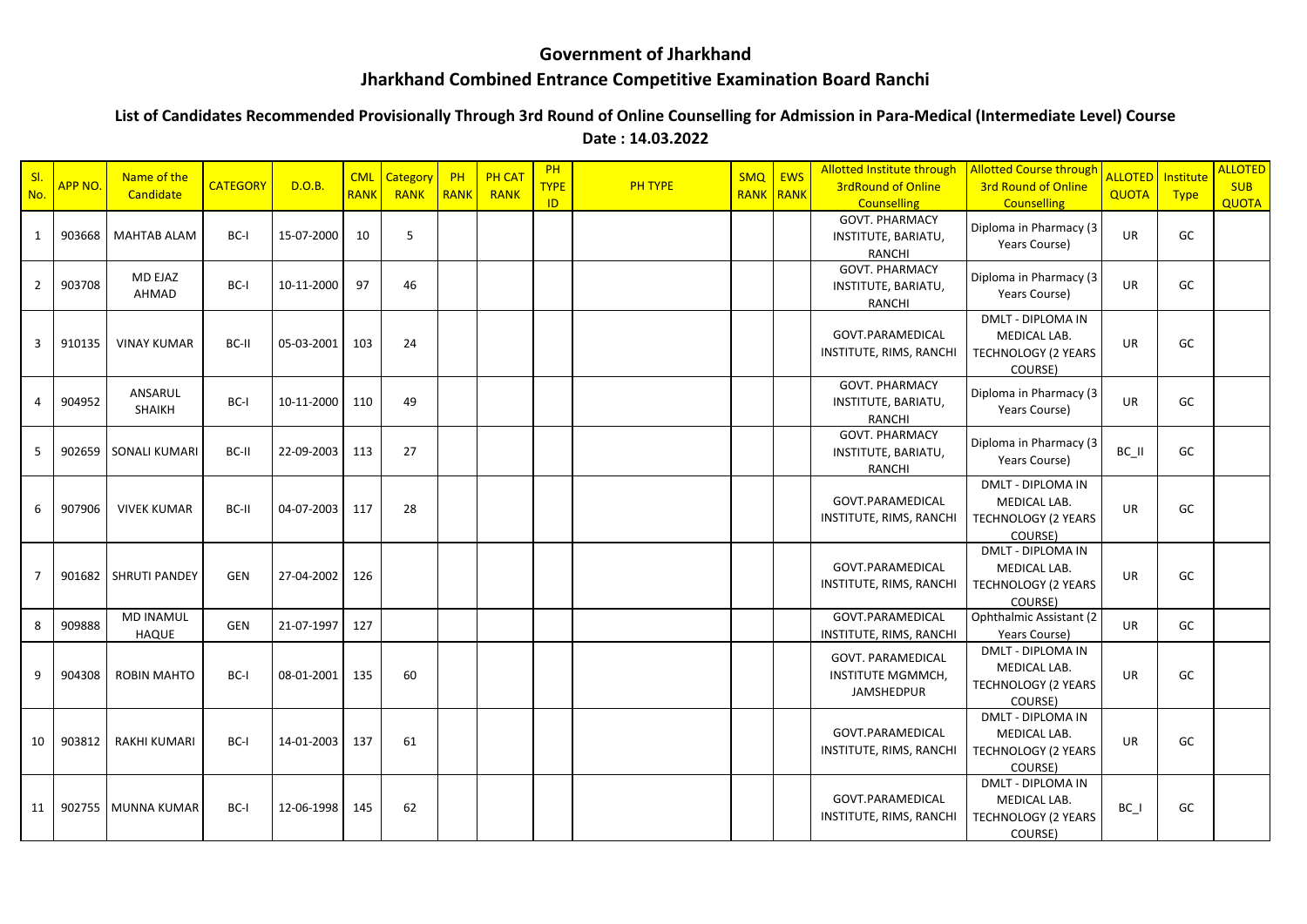| SI.<br>No. | APP NO. | Name of the<br>Candidate              | <b>CATEGORY</b> | D.O.B.         | <b>CML</b><br><b>RANK</b> | <b>Category</b><br>RANK | PH<br><b>RANK</b> | <b>PH CAT</b><br>RANK | PH<br><b>TYPE</b><br>ID | <b>PH TYPE</b> | SMQ EWS<br><b>RANK RANK</b> | Allotted Institute through<br><b>3rdRound of Online</b><br><b>Counselling</b>                        | <b>Allotted Course through</b><br><b>3rd Round of Online</b><br><b>Counselling</b> | <b>ALLOTED</b><br>QUOTA | Institute<br><b>Type</b> | <b>ALLOTED</b><br><b>SUB</b><br><b>QUOTA</b> |
|------------|---------|---------------------------------------|-----------------|----------------|---------------------------|-------------------------|-------------------|-----------------------|-------------------------|----------------|-----------------------------|------------------------------------------------------------------------------------------------------|------------------------------------------------------------------------------------|-------------------------|--------------------------|----------------------------------------------|
| 12         | 907493  | <b>MARY ROSE</b><br><b>BARA</b>       | <b>ST</b>       | 01-10-2001     | 152                       | 9                       |                   |                       |                         |                |                             | <b>GOVT. PHARMACY</b><br>INSTITUTE, BARIATU,<br>RANCHI                                               | Diploma in Pharmacy (3<br>Years Course)                                            | <b>ST</b>               | GC                       |                                              |
| 13         | 902064  | <b>KARNO BEHRA</b>                    | BC-I            | 17-03-2000     | 176                       | 76                      |                   |                       |                         |                |                             | GOVT. PARAMEDICAL<br><b>INSTITUTE MGMMCH,</b><br>JAMSHEDPUR                                          | DMLT - DIPLOMA IN<br>MEDICAL LAB.<br><b>TECHNOLOGY (2 YEARS</b><br>COURSE)         | UR                      | GC                       |                                              |
| 14         |         | 901819 ANJANA KUMARI                  | GEN             | 15-04-2004     | 192                       |                         |                   |                       |                         |                |                             | <b>GOVT. PARAMEDICAL</b><br>INSTITUTE SNMMCH,<br><b>DHANBAD</b>                                      | DMLT - DIPLOMA IN<br>MEDICAL LAB.<br><b>TECHNOLOGY (2 YEARS</b><br>COURSE)         | UR                      | GC                       |                                              |
| 15         | 906266  | MD ANZAR<br>RABBANI                   | BC-I            | 21-07-1996     | 229                       | 104                     |                   |                       |                         |                |                             | GOVT. PARAMEDICAL<br><b>INSTITUTE MGMMCH,</b><br><b>JAMSHEDPUR</b>                                   | DMLT - DIPLOMA IN<br>MEDICAL LAB.<br>TECHNOLOGY (2 YEARS<br>COURSE)                | UR                      | GC                       |                                              |
| 16         | 901405  | SUMAIYA NAAZ                          | BC-I            | 15-08-2003     | 238                       | 109                     |                   |                       |                         |                |                             | GOVT.PARAMEDICAL<br>INSTITUTE, RIMS, RANCHI                                                          | Ophthalmic Assistant (2<br>Years Course)                                           | <b>UR</b>               | GC                       |                                              |
| 17         |         | 903462 SOURAV KUMAR                   | GEN             | 25-03-2001     | 241                       |                         |                   |                       |                         |                |                             | GOVT.PARAMEDICAL<br>INSTITUTE, RIMS, RANCHI                                                          | <b>ECG Technician (2 Years</b><br>Course)                                          | UR                      | GC                       |                                              |
| 18         | 902503  | <b>ARTI SAHI</b>                      | GEN             | 20-03-2003     | 248                       |                         |                   |                       |                         |                |                             | GOVT.PARAMEDICAL                                                                                     | O.T. Assistant (2 Years                                                            | UR                      | GC                       |                                              |
| 19         | 909460  | SUDIP<br>KARMAKAR                     | BC-I            | 17-07-2000     | 288                       | 130                     |                   |                       |                         |                |                             | INSTITUTE, RIMS, RANCHI<br><b>GOVT. PARAMEDICAL</b><br><b>INSTITUTE MGMMCH,</b><br><b>JAMSHEDPUR</b> | Course)<br><b>ECG Technician (2 Years</b><br>Course)                               | UR                      | GC                       |                                              |
| 20         | 908366  | PRINCE NIRALA                         | GEN             | 01-01-2002     | 310                       |                         |                   |                       |                         |                |                             | <b>GOVT. PARAMEDICAL</b><br>INSTITUTE SNMMCH,<br><b>DHANBAD</b>                                      | O.T. Assistant (2 Years<br>Course)                                                 | UR                      | GC                       |                                              |
| 21         | 902193  | SHAHANA<br>PARVEEN                    | BC-I            | 05-01-1997     | 360                       | 157                     |                   |                       |                         |                |                             | GOVT.PARAMEDICAL<br>INSTITUTE, RIMS, RANCHI                                                          | Cath Lab. Technician (2<br>Years Course)                                           | $BC_$                   | GC                       |                                              |
| 22         | 909617  | RAHUL KUMAR<br>YADAV                  | BC-II           | 10-02-2003     | 373                       | 80                      |                   |                       |                         |                |                             | GOVT. PARAMEDICAL<br>INSTITUTE SNMMCH,<br><b>DHANBAD</b>                                             | O.T. Assistant (2 Years<br>Course)                                                 | UR                      | GC                       |                                              |
| 23         | 909813  | AMAN KUMAR<br>DAS                     | SC              | 10-12-2002     | 376                       | 23                      |                   |                       |                         |                |                             | <b>GOVT. PHARMACY</b><br>INSTITUTE, BARIATU,<br>RANCHI                                               | Diploma in Pharmacy (3<br>Years Course)                                            | SC                      | GC                       |                                              |
| 24         | 903319  | SIKANDAR<br><b>KUMAR</b><br>CHOUDHARY | BC-I            | 01-01-2004     | 380                       | 170                     |                   |                       |                         |                |                             | GOVT.PARAMEDICAL<br>INSTITUTE, RIMS, RANCHI                                                          | <b>ECG Technician (2 Years</b><br>Course)                                          | $BC_$                   | GC                       |                                              |
| 25         |         | 903431   NEETU KUMARI                 | BC-I            | 26-02-2003     | 383                       | 171                     |                   |                       |                         |                |                             | GOVT. PARAMEDICAL<br>INSTITUTE SNMMCH,<br><b>DHANBAD</b>                                             | Ophthalmic Assistant (2<br>Years Course)                                           | UR                      | GC                       |                                              |
| 26         | 905174  | SUDHANSHU<br><b>RANJAN TIWARY</b>     | GEN             | 09-04-2002 399 |                           |                         |                   |                       |                         |                |                             | GOVT. PARAMEDICAL<br>INSTITUTE MGMMCH,<br>JAMSHEDPUR                                                 | DMLT - DIPLOMA IN<br>MEDICAL LAB.<br><b>TECHNOLOGY (2 YEARS</b><br>COURSE)         | UR                      | GC                       |                                              |
| 27         | 903286  | ANUPAM<br>KUMARI                      | BC-II           | 28-05-2003     | 414                       | 84                      |                   |                       |                         |                |                             | GOVT.PARAMEDICAL<br>INSTITUTE, RIMS, RANCHI                                                          | Ophthalmic Assistant (2<br>Years Course)                                           | $BC$ $II$               | GC                       |                                              |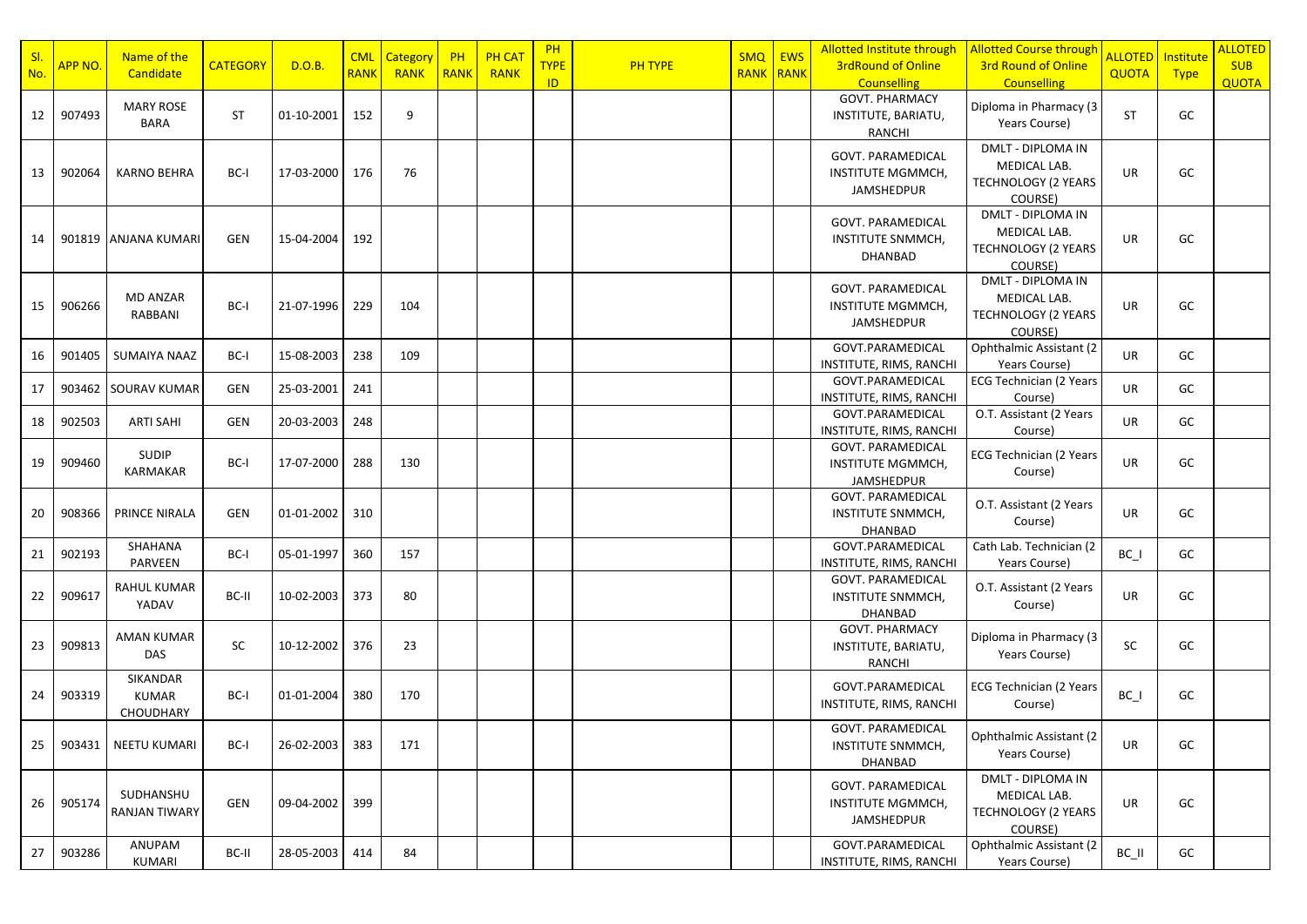| SI. | APP NO. | Name of the                                     | <b>CATEGORY</b> | D.O.B.     |             | <b>CML</b> Category | PH          | <b>PH CAT</b> | PH<br><b>TYPE</b> | <b>PH TYPE</b> | SMQ              | <b>EWS</b> | <b>Allotted Institute through</b><br><b>3rdRound of Online</b>         | <b>Allotted Course through</b><br><b>3rd Round of Online</b>                      | <b>ALLOTED</b> | Institute   | <b>ALLOTED</b><br><b>SUB</b> |
|-----|---------|-------------------------------------------------|-----------------|------------|-------------|---------------------|-------------|---------------|-------------------|----------------|------------------|------------|------------------------------------------------------------------------|-----------------------------------------------------------------------------------|----------------|-------------|------------------------------|
| No. |         | Candidate                                       |                 |            | <b>RANK</b> | RANK                | <b>RANK</b> | RANK          | ID                |                | <b>RANK RANK</b> |            | <b>Counselling</b>                                                     | <b>Counselling</b>                                                                | QUOTA          | <b>Type</b> | <b>QUOTA</b>                 |
| 28  | 905388  | <b>MANTOSH</b><br><b>KUMAR</b><br><b>MAHATO</b> | BC-I            | 05-02-1997 | 416         | 187                 |             |               |                   |                |                  |            | <b>GOVT. PARAMEDICAL</b><br>INSTITUTE SNMMCH,<br><b>DHANBAD</b>        | Ophthalmic Assistant (2<br>Years Course)                                          | UR             | GC          |                              |
| 29  | 903033  | <b>MD NASHIM</b><br>ANSARI                      | <b>GEN</b>      | 19-02-2000 | 436         |                     |             |               |                   |                |                  |            | <b>GOVT. PARAMEDICAL</b><br>INSTITUTE MGMMCH,<br><b>JAMSHEDPUR</b>     | O.T. Assistant (2 Years<br>Course)                                                | UR             | GC          |                              |
| 30  |         | 900170   RAKESH GANJHU                          | SC              | 15-05-1999 | 439         | 30                  |             |               |                   |                |                  |            | GOVT.PARAMEDICAL<br>INSTITUTE, RIMS, RANCHI                            | DMLT - DIPLOMA IN<br>MEDICAL LAB.<br><b>TECHNOLOGY (2 YEARS</b><br>COURSE)        | SC             | GC          |                              |
| 31  | 902433  | <b>DEEPIKA</b><br>KUMARI                        | BC-I            | 19-09-2000 | 447         | 202                 |             |               |                   |                |                  |            | <b>GOVT. PARAMEDICAL</b><br><b>INSTITUTE MGMMCH,</b><br>JAMSHEDPUR     | X-Ray / Radio Imaging<br>Technician (2 Years<br>Course)                           | UR             | GC          |                              |
| 32  | 908458  | AKASH BHAN                                      | BC-I            | 05-04-1996 | 449         | 204                 |             |               |                   |                |                  |            | SURYA PARAMEDICAL<br>INSTITUTE, SAHEBGANJ                              | X-RAY TECHNICIAN /<br><b>RADIOGRAPHER (2</b><br>YEARS COURSE)                     | UR             | PC          |                              |
| 33  | 904769  | <b>MD SAIF ALI</b>                              | BC-I            | 30-12-2002 | 451         | 205                 |             |               |                   |                |                  |            | <b>GOVT. PARAMEDICAL</b><br>INSTITUTE MGMMCH,<br><b>JAMSHEDPUR</b>     | Ophthalmic Assistant (2<br>Years Course)                                          | UR             | GC          |                              |
| 34  | 906872  | KARISHMA<br><b>KUMARI SINHA</b>                 | <b>GEN</b>      | 12-01-2001 | 465         |                     |             |               |                   |                |                  |            | GOVT.PARAMEDICAL<br>INSTITUTE, RIMS, RANCHI                            | Anaesthesia Technician<br>(2 Years Course)                                        | UR             | GC          |                              |
| 35  | 900503  | SHAILESH<br><b>KUMAR VERMA</b>                  | BC-II           | 03-01-2003 | 470         | 96                  |             |               |                   |                |                  |            | GOVT. PARAMEDICAL<br>INSTITUTE SNMMCH,<br><b>DHANBAD</b>               | DMLT - DIPLOMA IN<br>MEDICAL LAB.<br><b>TECHNOLOGY (2 YEARS</b><br>COURSE)        | UR             | GC          |                              |
| 36  | 900341  | <b>AKASH KUMAR</b><br><b>BEDIYA</b>             | <b>ST</b>       | 07-09-2004 | 476         | 40                  |             |               |                   |                |                  |            | GOVT. PHARMACY<br>INSTITUTE, BARIATU,<br>RANCHI                        | Diploma in Pharmacy (3<br>Years Course)                                           | <b>ST</b>      | GC          |                              |
| 37  | 902029  | PRAVEEN<br><b>KUMAR SINGH</b>                   | GEN             | 24-01-1998 | 479         |                     |             |               |                   |                |                  |            | GOVT. PARAMEDICAL<br><b>INSTITUTE SNMMCH,</b><br><b>DHANBAD</b>        | ECG Technician (2 Years<br>Course)                                                | UR             | GC          |                              |
| 38  | 905120  | <b>ROBIN MAHATO</b>                             | BC-I            | 02-05-1998 | 491         | 223                 |             |               |                   |                |                  |            | GOVT. PARAMEDICAL<br>INSTITUTE MGMMCH,<br>JAMSHEDPUR                   | <b>DMLT - DIPLOMA IN</b><br>MEDICAL LAB.<br><b>TECHNOLOGY (2 YEARS</b><br>COURSE) | $BC_$          | GC          |                              |
| 39  | 902726  | <b>SURAJ KUMAR</b>                              | BC-I            | 02-01-1996 | 501         | 229                 |             |               |                   |                |                  |            | <b>GOVT. PARAMEDICAL</b><br>INSTITUTE MGMMCH,<br>JAMSHEDPUR            | O.T. Assistant (2 Years<br>Course)                                                | UR             | GC          |                              |
| 40  | 901542  | <b>INSHAD ANSARI</b>                            | BC-I            | 12-01-1998 | 510         | 233                 |             |               |                   |                |                  |            | <b>GOVT. PARAMEDICAL</b><br>INSTITUTE MGMMCH,<br>JAMSHEDPUR            | O.T. Assistant (2 Years<br>Course)                                                | <b>UR</b>      | GC          |                              |
| 41  | 905849  | <b>RANI KHATUN</b>                              | BC-I            | 03-10-2000 | 544         | 247                 |             |               |                   |                |                  |            | SCHOOL OF PARAMEDICAL<br>TECHNOLOGY, CENTRAL<br>HOSPITAL BCCL, DHANBAD | MLT / LAB. TECHNICIAN<br>(2 YEARS COURSE)                                         | $BC_$          | GC          |                              |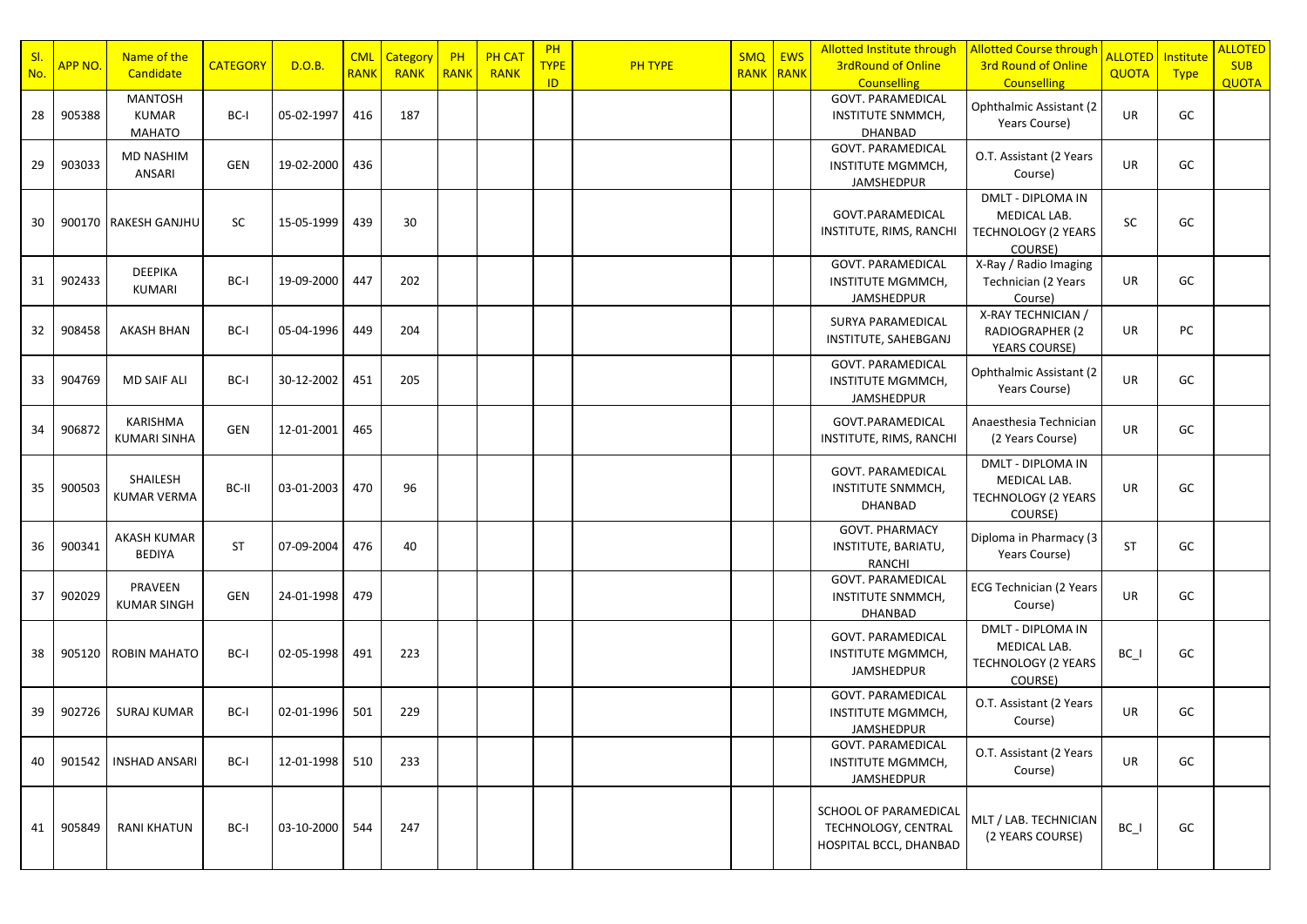| SI.<br>No. | APP NO. | Name of the<br>Candidate                  | <b>CATEGORY</b> | D.O.B.     | <b>CML</b><br><b>RANK</b> | Category<br><b>RANK</b> | <b>PH</b><br><b>RANK</b> | <b>PH CAT</b><br><b>RANK</b> | PH<br><b>TYPE</b> | <b>PH TYPE</b> | <b>SMQ</b><br><b>RANK RANK</b> | <b>EWS</b> | Allotted Institute through<br><b>3rdRound of Online</b>                          | <b>Allotted Course through</b><br><b>3rd Round of Online</b>                      | ALLOTED I<br><b>QUOTA</b> | Institute<br><b>Type</b> | <b>ALLOTED</b><br><b>SUB</b> |
|------------|---------|-------------------------------------------|-----------------|------------|---------------------------|-------------------------|--------------------------|------------------------------|-------------------|----------------|--------------------------------|------------|----------------------------------------------------------------------------------|-----------------------------------------------------------------------------------|---------------------------|--------------------------|------------------------------|
| 42         | 902933  | <b>MUJAHID</b><br>ANSARI                  | BC-I            | 15-05-2003 | 549                       | 251                     |                          |                              | <b>ID</b>         |                |                                |            | <b>Counselling</b><br><b>GOVT. PARAMEDICAL</b><br>INSTITUTE MGMMCH,              | <b>Counselling</b><br>O.T. Assistant (2 Years<br>Course)                          | <b>UR</b>                 | GC                       | <b>QUOTA</b>                 |
| 43         | 904028  | <b>BINITA KUMARI</b>                      | BC-I            | 30-12-2002 | 586                       | 270                     |                          |                              |                   |                |                                |            | <b>JAMSHEDPUR</b><br><b>GOVT. PARAMEDICAL</b><br>INSTITUTE MGMMCH,<br>JAMSHEDPUR | O.T. Assistant (2 Years<br>Course)                                                | BC_I                      | GC                       |                              |
| 44         | 904502  | <b>SONALI SHARMA</b>                      | BC-I            | 27-01-2004 | 598                       | 274                     |                          |                              |                   |                |                                |            | GOVT. PARAMEDICAL<br>INSTITUTE MGMMCH,<br>JAMSHEDPUR                             | Ophthalmic Assistant (2<br>Years Course)                                          | <b>UR</b>                 | GC                       |                              |
| 45         | 900599  | <b>SUPRIYA</b><br>KUMARI                  | BC-I            | 25-02-2002 | 601                       | 276                     |                          |                              |                   |                |                                |            | <b>GOVT. PARAMEDICAL</b><br>INSTITUTE SNMMCH,<br><b>DHANBAD</b>                  | <b>DMLT - DIPLOMA IN</b><br>MEDICAL LAB.<br><b>TECHNOLOGY (2 YEARS</b><br>COURSE) | <b>UR</b>                 | GC                       |                              |
| 46         | 902730  | <b>JAY PRAKASH</b><br><b>GUPTA</b>        | BC-II           | 07-12-2001 | 610                       | 118                     |                          |                              |                   |                |                                |            | GOVT.PARAMEDICAL<br>INSTITUTE, RIMS, RANCHI                                      | X-Ray / Radio Imaging<br>Technician (2 Years<br>Course)                           | BC_II                     | GC                       |                              |
| 47         | 905882  | ANURADHA<br><b>KUMARI</b>                 | BC-II           | 23-03-2004 | 617                       | 119                     |                          |                              |                   |                |                                |            | GOVT. PARAMEDICAL<br>INSTITUTE MGMMCH,<br><b>JAMSHEDPUR</b>                      | O.T. Assistant (2 Years<br>Course)                                                | BC II                     | GC                       |                              |
| 48         | 905788  | HARDAYAL<br><b>KUMAR</b><br><b>MAHATO</b> | BC-I            | 01-01-2000 | 620                       | 288                     |                          |                              |                   |                |                                |            | GOVT. PARAMEDICAL<br>INSTITUTE SNMMCH,<br><b>DHANBAD</b>                         | ECG Technician (2 Years<br>Course)                                                | <b>UR</b>                 | GC                       |                              |
| 49         | 902424  | GITA<br><b>KUMBHAKAR</b>                  | BC-I            | 12-10-2003 | 648                       | 304                     |                          |                              |                   |                |                                |            | SCHOOL OF PARAMEDICAL<br>TECHNOLOGY, CENTRAL<br>HOSPITAL BCCL, DHANBAD           | X-RAY TECHNICIAN /<br><b>RADIOGRAPHER (2</b><br>YEARS COURSE)                     | UR                        | GC                       |                              |
| 50         | 905948  | MUKESH KUMAR<br><b>MAHTO</b>              | BC-II           | 18-03-2004 | 652                       | 125                     |                          |                              |                   |                |                                |            | <b>GOVT. PARAMEDICAL</b><br>INSTITUTE MGMMCH,<br><b>JAMSHEDPUR</b>               | Ophthalmic Assistant (2)<br>Years Course)                                         | <b>UR</b>                 | GC                       |                              |
| 51         | 905967  | SANTOSH TUDU                              | <b>ST</b>       | 12-04-2001 | 658                       | 53                      |                          |                              |                   |                |                                |            | GOVT. PARAMEDICAL<br>INSTITUTE MGMMCH,<br>JAMSHEDPUR                             | DMLT - DIPLOMA IN<br>MEDICAL LAB.<br><b>TECHNOLOGY (2 YEARS</b><br>COURSE)        | <b>ST</b>                 | GC                       |                              |
| 52         | 901295  | <b>MANOJ KUMAR</b><br>MANDAL              | BC-I            | 22-09-2004 | 660                       | 308                     |                          |                              |                   |                |                                |            | GOVT. PARAMEDICAL<br><b>INSTITUTE SNMMCH,</b><br>DHANBAD                         | DMLT - DIPLOMA IN<br>MEDICAL LAB.<br>TECHNOLOGY (2 YEARS<br>COURSE)               | <b>UR</b>                 | GC                       |                              |
| 53         | 900465  | <b>JITENDRA</b><br><b>KUMAR MAHTO</b>     | BC-I            | 06-05-1995 | 666                       | 310                     |                          |                              |                   |                |                                |            | <b>GOVT. PARAMEDICAL</b><br>INSTITUTE MGMMCH,<br>JAMSHEDPUR                      | ECG Technician (2 Years<br>Course)                                                | UR                        | GC                       |                              |
| 54         | 908580  | <b>SUMIT KUMAR</b>                        | BC-I            | 07-02-2003 | 678                       | 318                     |                          |                              |                   |                |                                |            | GOVT. PARAMEDICAL<br>INSTITUTE SNMMCH,<br>DHANBAD                                | <b>DMLT - DIPLOMA IN</b><br>MEDICAL LAB.<br><b>TECHNOLOGY (2 YEARS</b><br>COURSE) | $BC_$                     | GC                       |                              |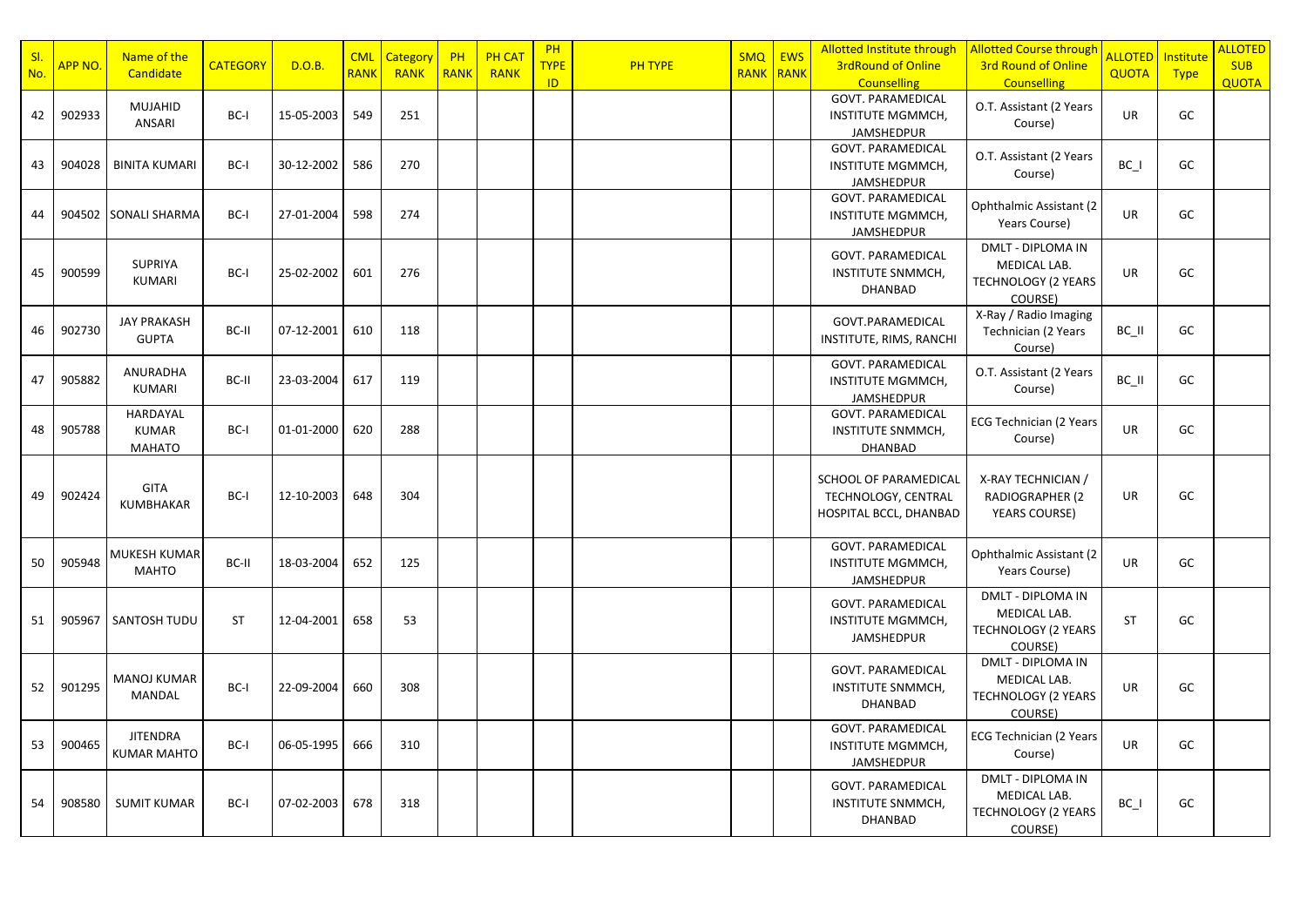| SI. | APP NO. | Name of the                               | <b>CATEGORY</b> | D.O.B.          |             | <b>CML</b> Category | PH          | <b>PH CAT</b> | PH<br><b>TYPE</b> | <b>PH TYPE</b> | SMQ       | <b>EWS</b> | <b>Allotted Institute through</b><br><b>3rdRound of Online</b>            | <b>Allotted Course through</b><br><b>3rd Round of Online</b>               | ALLOTED   Institute |             | <b>ALLOTED</b><br><b>SUB</b> |
|-----|---------|-------------------------------------------|-----------------|-----------------|-------------|---------------------|-------------|---------------|-------------------|----------------|-----------|------------|---------------------------------------------------------------------------|----------------------------------------------------------------------------|---------------------|-------------|------------------------------|
| No. |         | Candidate                                 |                 |                 | <b>RANK</b> | <b>RANK</b>         | <b>RANK</b> | RANK          | ID                |                | RANK RANK |            | <b>Counselling</b>                                                        | <b>Counselling</b>                                                         | QUOTA               | <b>Type</b> | <b>QUOTA</b>                 |
| 55  | 904157  | JAYPRAKASH<br><b>PANDIT</b>               | BC-I            | 09-02-2000      | 684         | 323                 |             |               |                   |                |           |            | <b>GOVT. PARAMEDICAL</b><br>INSTITUTE SNMMCH,<br>DHANBAD                  | Dialysis Technician (2<br>Years Course)                                    | <b>UR</b>           | GC          |                              |
| 56  | 901079  | PRABHAKAR<br><b>SINGH MUNDA</b>           | <b>ST</b>       | 10-08-1998      | 695         | 57                  |             |               |                   |                |           |            | GOVT. PHARMACY<br>INSTITUTE, BARIATU,<br>RANCHI                           | Diploma in Pharmacy (3<br>Years Course)                                    | ST                  | GC          |                              |
| 57  | 903918  | <b>SNEHA SAKSHI</b>                       | ST              | 01-01-2004      | 712         | 61                  |             |               |                   |                |           |            | GOVT. PHARMACY<br>INSTITUTE, BARIATU,<br>RANCHI                           | Diploma in Pharmacy (3<br>Years Course)                                    | ST                  | GC          |                              |
| 58  | 900663  | MADHUSUDAN<br><b>KUMAR MAHTO</b>          | BC-II           | 07-06-2003      | 733         | 144                 |             |               |                   |                |           |            | <b>GOVT. PARAMEDICAL</b><br><b>INSTITUTE MGMMCH,</b><br>JAMSHEDPUR        | Anaesthesia Technician<br>(2 Years Course)                                 | <b>UR</b>           | GC          |                              |
| 59  | 906819  | <b>NIPENDER</b><br><b>KUMAR</b><br>MANDAL | BC-I            | 30-09-1999      | 762         | 360                 |             |               |                   |                |           |            | GOVT. PARAMEDICAL<br><b>INSTITUTE SNMMCH,</b><br><b>DHANBAD</b>           | Dialysis Technician (2<br>Years Course)                                    | $BC_$               | GC          |                              |
| 60  |         | 903961   VIKASH KARMALI                   | ST              | 12-10-1999      | 790         | 70                  |             |               |                   |                |           |            | GOVT. PHARMACY<br>INSTITUTE, BARIATU,<br>RANCHI                           | Diploma in Pharmacy (3<br>Years Course)                                    | ST                  | GC          |                              |
| 61  | 906157  | <b>ANTHONI</b><br><b>MARANDI</b>          | ST              | 01-01-2004      | 796         | 71                  |             |               |                   |                |           |            | GOVT.PARAMEDICAL<br>INSTITUTE, RIMS, RANCHI                               | Ophthalmic Assistant (2<br>Years Course)                                   | <b>ST</b>           | GC          |                              |
| 62  | 905411  | ARIF ZAMA                                 | GEN             | 17-05-2003      | 829         |                     |             |               |                   |                |           | 34         | GOVT. PARAMEDICAL<br><b>INSTITUTE MGMMCH,</b><br>JAMSHEDPUR               | DMLT - DIPLOMA IN<br>MEDICAL LAB.<br><b>TECHNOLOGY (2 YEARS</b><br>COURSE) | EWS                 | GC          |                              |
| 63  | 903157  | AHMAD ANSARI                              | BC-I            | 27-09-2002      | 839         | 397                 |             |               |                   |                |           |            | SCHOOL OF PARAMEDICAL<br>TECHNOLOGY, CENTRAL<br>HOSPITAL BCCL, DHANBAD    | <b>HEARING LANGUAGE &amp;</b><br>SPEECH THERAPY (2<br><b>YEARS COURSE)</b> | UR                  | GC          |                              |
| 64  |         | 901909 JAYANTI KUMARI                     | BC-I            | 07-12-2002      | 853         | 402                 |             |               |                   |                |           |            | GOVT. PARAMEDICAL<br>INSTITUTE MGMMCH,<br>JAMSHEDPUR                      | <b>ECG Technician (2 Years</b><br>Course)                                  | $BC_$               | GC          |                              |
| 65  | 903908  | RAUSHAN<br>KUMAR                          | SC              | 28-08-2002      | 931         | 64                  |             |               |                   |                |           |            | GOVT.PARAMEDICAL<br>INSTITUTE, RIMS, RANCHI                               | Ophthalmic Assistant (2<br>Years Course)                                   | SC                  | GC          |                              |
| 66  | 902568  | ABHISHEK<br><b>KUMAR SINGH</b>            | GEN             | 08-05-2003      | 943         |                     |             |               |                   |                |           | 35         | GOVT. PHARMACY<br>INSTITUTE, BARIATU,<br>RANCHI                           | Diploma in Pharmacy (3<br>Years Course)                                    | EWS                 | GC          |                              |
| 67  | 900803  | <b>BIJAY KUMAR</b>                        | BC-II           | 18-12-2003      | 978         | 192                 |             |               |                   |                |           |            | <b>GOVT. PARAMEDICAL</b><br><b>INSTITUTE MGMMCH,</b><br><b>JAMSHEDPUR</b> | Ophthalmic Assistant (2<br>Years Course)                                   | BC II               | GC          |                              |
| 68  | 903550  | AADARSH<br><b>KUMAR GUPTA</b>             | BC-I            | 05-11-2003 1003 |             | 483                 |             |               |                   |                |           |            | <b>INSTITUTE OF MEDICAL &amp;</b><br><b>TECHNOLOGY</b><br>SCIENCE, DUMKA  | DMLT - DIPLOMA IN<br>MEDICAL LAB.<br><b>TECHNOLOGY (2 YEARS</b><br>COURSE) | UR                  | PC          |                              |
| 69  | 905224  | <b>KIRAN MAHATO</b>                       | BC-I            | 02-03-1999      | 1025        | 498                 |             |               |                   |                |           |            | GOVT. PARAMEDICAL<br><b>INSTITUTE MGMMCH,</b><br>JAMSHEDPUR               | X-Ray / Radio Imaging<br>Technician (2 Years<br>Course)                    | UR                  | GC          |                              |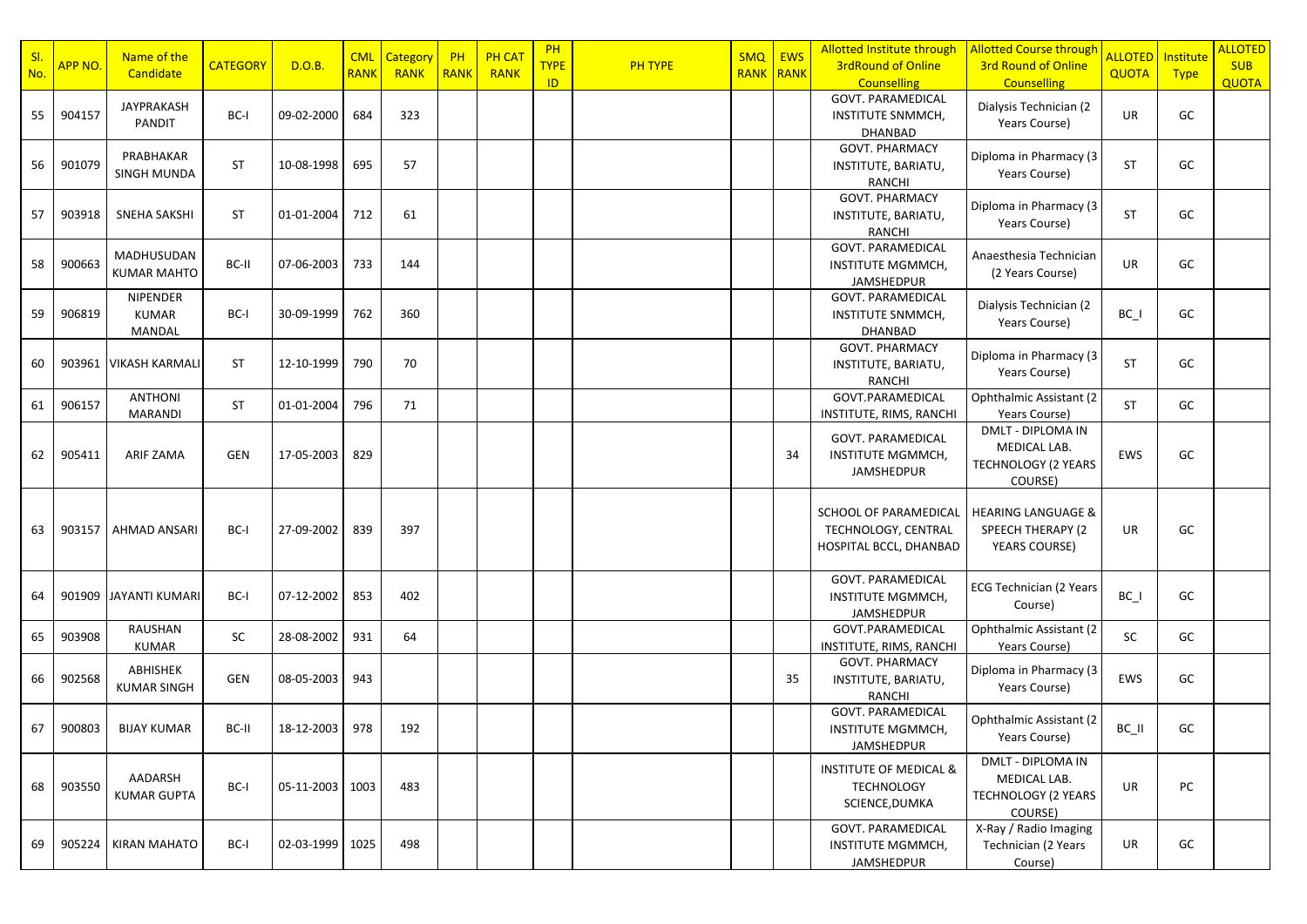| SI. |         | Name of the                                 |                 |                   | <b>CML</b>  | Category    | PH          | <b>PH CAT</b> | PH          |         | <b>SMQ</b>       | <b>EWS</b> | <b>Allotted Institute through</b>                                                                          | <b>Allotted Course through</b>                                                    | ALLOTED   Institute |             | <b>ALLOTED</b> |
|-----|---------|---------------------------------------------|-----------------|-------------------|-------------|-------------|-------------|---------------|-------------|---------|------------------|------------|------------------------------------------------------------------------------------------------------------|-----------------------------------------------------------------------------------|---------------------|-------------|----------------|
| No. | APP NO. | Candidate                                   | <b>CATEGORY</b> | D.O.B.            | <b>RANK</b> | <b>RANK</b> | <b>RANK</b> | <b>RANK</b>   | <b>TYPE</b> | PH TYPE | <b>RANK RANK</b> |            | <b>3rdRound of Online</b>                                                                                  | <b>3rd Round of Online</b>                                                        | <b>QUOTA</b>        | <b>Type</b> | <b>SUB</b>     |
|     |         |                                             |                 |                   |             |             |             |               | ID          |         |                  |            | <b>Counselling</b>                                                                                         | <b>Counselling</b>                                                                |                     |             | <b>QUOTA</b>   |
| 70  | 904500  | <b>HARSH KUMAR</b>                          | BC-II           | 06-01-1999   1042 |             | 202         |             |               |             |         |                  |            | <b>GOVT. PARAMEDICAL</b><br>INSTITUTE SNMMCH,<br>DHANBAD                                                   | Ophthalmic Assistant (2<br>Years Course)                                          | BC_II               | GC          |                |
| 71  | 905539  | <b>VIVEK KUMAR</b><br>MAHATO                | BC-I            | 06-06-2002        | 1061        | 515         |             |               |             |         |                  |            | <b>GOVT. PARAMEDICAL</b><br>INSTITUTE SNMMCH,<br><b>DHANBAD</b>                                            | Anaesthesia Technician<br>(2 Years Course)                                        | UR                  | GC          |                |
| 72  | 909391  | RUPA KUMARI                                 | BC-II           | 25-12-2002        | 1094        | 218         |             |               |             |         |                  |            | <b>GOVT. PARAMEDICAL</b><br>INSTITUTE MGMMCH,<br>JAMSHEDPUR                                                | Anaesthesia Technician<br>(2 Years Course)                                        | UR                  | GC          |                |
| 73  | 902706  | <b>KUMARI PAYAL</b><br>RANI                 | SC              | 12-03-2004 1134   |             | 81          |             |               |             |         |                  |            | GOVT. PARAMEDICAL<br>INSTITUTE MGMMCH,<br>JAMSHEDPUR                                                       | DMLT - DIPLOMA IN<br>MEDICAL LAB.<br><b>TECHNOLOGY (2 YEARS</b><br>COURSE)        | SC                  | GC          |                |
| 74  | 902624  | SANDEEP<br><b>KUMAR</b>                     | BC-II           | 30-03-2003        | 1138        | 229         |             |               |             |         |                  |            | <b>GOVT. PARAMEDICAL</b><br>INSTITUTE MGMMCH,<br>JAMSHEDPUR                                                | Anaesthesia Technician<br>(2 Years Course)                                        | UR                  | GC          |                |
| 75  | 903050  | <b>VISHWJEET</b><br><b>KUMAR</b><br>KARMALI | ST              | 17-09-2003        | 1159        | 108         |             |               |             |         |                  |            | <b>GOVT. PARAMEDICAL</b><br>INSTITUTE MGMMCH,<br>JAMSHEDPUR                                                | Ophthalmic Assistant (2<br>Years Course)                                          | <b>ST</b>           | GC          |                |
| 76  | 902980  | JAY RAJAK                                   | SC.             | 25-08-1999   1170 |             | 83          |             |               |             |         |                  |            | <b>GOVT. PARAMEDICAL</b><br>INSTITUTE MGMMCH,<br>JAMSHEDPUR                                                | <b>ECG Technician (2 Years</b><br>Course)                                         | SC                  | GC          |                |
| 77  | 904988  | PINTU KUMAR<br>MAHTO                        | BC-I            | 01-09-2003        | 1173        | 565         |             |               |             |         |                  |            | <b>GOVT. PARAMEDICAL</b><br><b>INSTITUTE SNMMCH,</b><br>DHANBAD                                            | Anaesthesia Technician<br>(2 Years Course)                                        | UR                  | GC          |                |
| 78  | 905048  | <b>JACKY JOSEPH</b>                         | <b>GEN</b>      | 13-11-1992        | 1189        |             |             |               |             |         |                  | 40         | <b>GOVT. PARAMEDICAL</b><br>INSTITUTE MGMMCH,<br>JAMSHEDPUR                                                | Ophthalmic Assistant (2<br>Years Course)                                          | EWS                 | GC          |                |
| 79  | 906417  | PRATIMA<br>KUMARI                           | ST              | 10-01-2008 1223   |             | 115         |             |               |             |         |                  |            | GOVT.PARAMEDICAL<br>INSTITUTE, RIMS, RANCHI                                                                | DMLT - DIPLOMA IN<br>MEDICAL LAB.<br>TECHNOLOGY (2 YEARS<br>COURSE)               | <b>ST</b>           | GC          |                |
| 80  | 900323  | NISHA KUMARI                                | SC              | 02-03-2003        | 1281        | 91          |             |               |             |         |                  |            | <b>GOVT. PARAMEDICAL</b><br>INSTITUTE MGMMCH,<br>JAMSHEDPUR                                                | Ophthalmic Assistant (2<br>Years Course)                                          | SC                  | GC          |                |
| 81  | 902772  | <b>VIKRAM PANDIT</b>                        | BC-I            | 22-08-2003 1307   |             | 632         |             |               |             |         |                  |            | <b>BIRSA RESEARCH INSTITUTE</b><br><b>FOR MEDICAL &amp;</b><br><b>BIOMEDICAL STUDIES,</b><br><b>BOKARO</b> | <b>ECG TECHNICIAN (2)</b><br><b>YEARS COURSE)</b>                                 | UR                  | PC          |                |
| 82  | 906198  | TILESHWARI<br><b>MUNDA</b>                  | <b>ST</b>       | 12-10-2002 1337   |             | 119         |             |               |             |         |                  |            | GOVT.PARAMEDICAL<br>INSTITUTE, RIMS, RANCHI                                                                | DMLT - DIPLOMA IN<br>MEDICAL LAB.<br><b>TECHNOLOGY (2 YEARS</b><br>COURSE)        | <b>ST</b>           | GC          |                |
| 83  | 908061  | PRATIMA KUJUR                               | <b>ST</b>       | 22-07-2000 1376   |             | 123         |             |               |             |         |                  |            | GOVT.PARAMEDICAL<br>INSTITUTE, RIMS, RANCHI                                                                | <b>DMLT - DIPLOMA IN</b><br>MEDICAL LAB.<br><b>TECHNOLOGY (2 YEARS</b><br>COURSE) | <b>ST</b>           | GC          |                |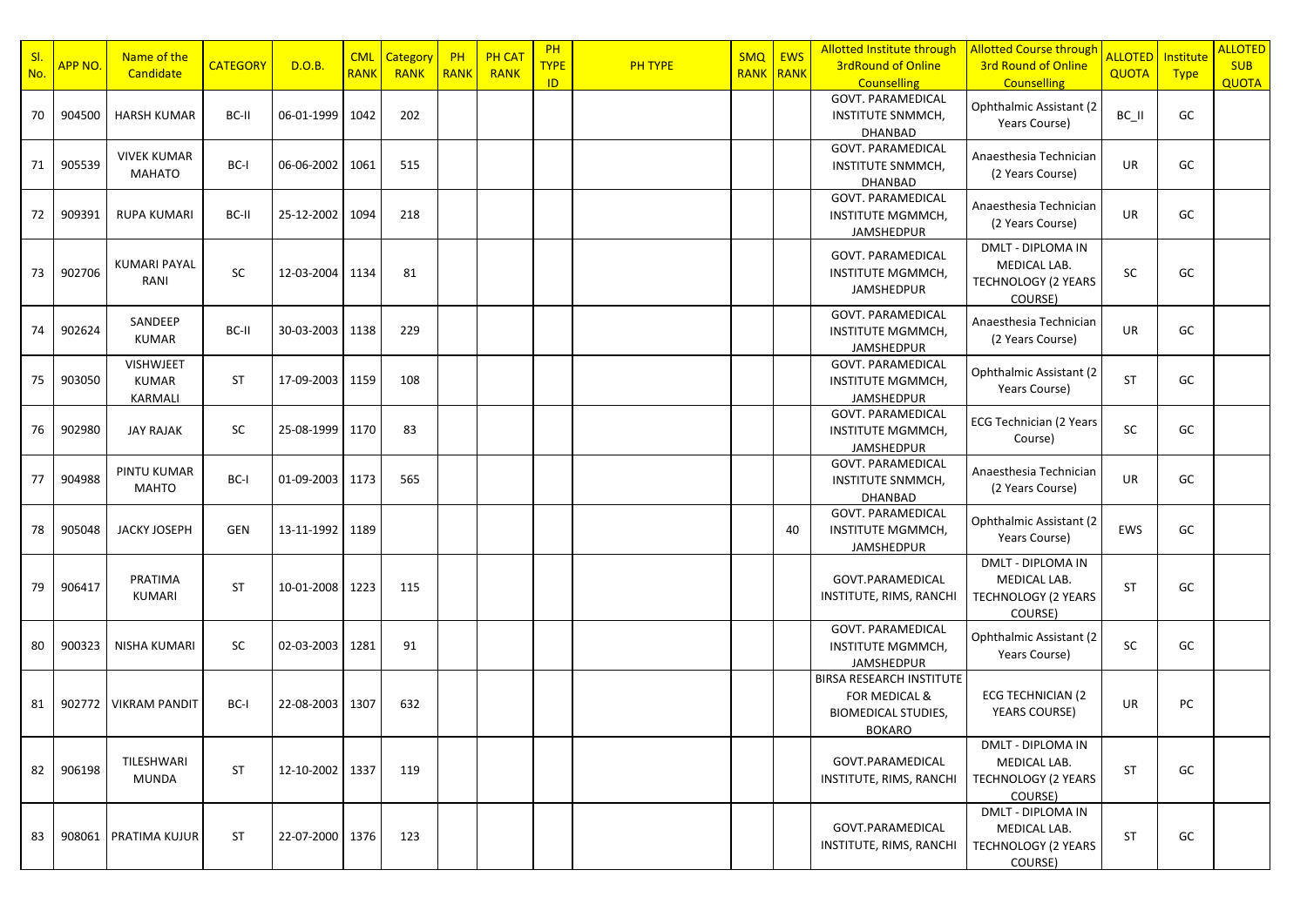| SI. |                      | Name of the                       |                 | D.O.B.          | <b>CML</b>  | <b>Category</b> | PH          | <b>PH CAT</b> | <b>PH</b>          |         | <b>SMQ</b>       | <b>EWS</b> | Allotted Institute through                                                           | <b>Allotted Course through</b>                                                    | ALLOTED I    | Institute   | <b>ALLOTED</b>             |
|-----|----------------------|-----------------------------------|-----------------|-----------------|-------------|-----------------|-------------|---------------|--------------------|---------|------------------|------------|--------------------------------------------------------------------------------------|-----------------------------------------------------------------------------------|--------------|-------------|----------------------------|
| No. | <mark>APP NO.</mark> | Candidate                         | <b>CATEGORY</b> |                 | <b>RANK</b> | <b>RANK</b>     | <b>RANK</b> | <b>RANK</b>   | <b>TYPE</b><br>ID. | PH TYPE | <b>RANK RANK</b> |            | <b>3rdRound of Online</b><br><b>Counselling</b>                                      | <b>3rd Round of Online</b><br><b>Counselling</b>                                  | <b>QUOTA</b> | <b>Type</b> | <b>SUB</b><br><b>QUOTA</b> |
| 84  | 900619               | <b>BISHNU KUMAR</b>               | BC-I            | 15-01-2002      | 1397        | 676             |             |               |                    |         |                  |            | <b>GOVT. PARAMEDICAL</b><br>INSTITUTE SNMMCH,<br><b>DHANBAD</b>                      | Anaesthesia Technician<br>(2 Years Course)                                        | BC_I         | GC          |                            |
| 85  | 903665               | SHANKAR<br><b>KUMAR</b>           | BC-II           | 10-02-1994      | 1414        | 285             |             |               |                    |         |                  |            | SHIVAM SCHOOL OF<br>PARAMEDICAL,<br>BAIDHNATHDHAM P.O-<br>DEVSANGH, DEOGHAR          | DMLT - DIPLOMA IN<br>MEDICAL LAB.<br><b>TECHNOLOGY (2 YEARS</b><br>COURSE)        | <b>UR</b>    | <b>PC</b>   |                            |
| 86  | 902194               | <b>SNEHA MINZ</b>                 | <b>ST</b>       | 16-01-2002 1474 |             | 131             |             |               |                    |         |                  |            | GOVT.PARAMEDICAL<br>INSTITUTE, RIMS, RANCHI                                          | Anaesthesia Technician<br>(2 Years Course)                                        | <b>ST</b>    | GC          |                            |
| 87  | 903744               | <b>PURAB MARDI</b>                | ST              | 01-02-2000      | 1528        | 139             |             |               |                    |         |                  |            | <b>GOVT. PARAMEDICAL</b><br>INSTITUTE SNMMCH,<br><b>DHANBAD</b>                      | Ophthalmic Assistant (2<br>Years Course)                                          | <b>ST</b>    | GC          |                            |
| 88  | 906488               | <b>PRERNA TIRKEY</b>              | <b>ST</b>       | 28-04-2003      | 1541        | 142             |             |               |                    |         |                  |            | GOVT.PARAMEDICAL<br>INSTITUTE, RIMS, RANCHI                                          | X-Ray / Radio Imaging<br>Technician (2 Years<br>Course)                           | <b>ST</b>    | GC          |                            |
| 89  | 900673               | ANIL TUDU                         | <b>ST</b>       | 18-02-1994      | 1576        | 147             |             |               |                    |         |                  |            | <b>GOVT. PARAMEDICAL</b><br>INSTITUTE SNMMCH,<br><b>DHANBAD</b>                      | DMLT - DIPLOMA IN<br>MEDICAL LAB.<br><b>TECHNOLOGY (2 YEARS</b><br>COURSE)        | <b>ST</b>    | GC          |                            |
| 90  | 905961               | <b>ALOK KUMAR</b><br><b>MEHTA</b> | BC-II           | 25-03-2001      | 1581        | 322             |             |               |                    |         |                  |            | <b>HAMIDA PARAMEDICAL</b><br><b>INSTITUTE &amp; RESEARCH,</b><br><b>ITKI, RANCHI</b> | O.T. Assistant (2 Years<br>Course)                                                | <b>UR</b>    | <b>PC</b>   |                            |
| 91  |                      | 904556   PUNAM KUMARI             | BC-I            | 01-01-2002      | 1584        | 764             |             |               |                    |         |                  |            | SHIVAM SCHOOL OF<br>PARAMEDICAL,<br>BAIDHNATHDHAM P.O-<br>DEVSANGH, DEOGHAR          | <b>DMLT - DIPLOMA IN</b><br>MEDICAL LAB.<br><b>TECHNOLOGY (2 YEARS</b><br>COURSE) | <b>UR</b>    | PC          |                            |
| 92  | 909243               | SATISH LAKRA                      | <b>ST</b>       | 23-02-2002      | 1631        | 159             |             |               |                    |         |                  |            | GOVT.PARAMEDICAL<br>INSTITUTE, RIMS, RANCHI                                          | O.T. Assistant (2 Years<br>Course)                                                | <b>ST</b>    | GC          |                            |
| 93  | 903116               | NIRAJ KUMAR<br>PASWAN             | SC              | 10-05-2002      | 1644        | 121             |             |               |                    |         |                  |            | <b>GOVT. PARAMEDICAL</b><br><b>INSTITUTE MGMMCH,</b><br>JAMSHEDPUR                   | O.T. Assistant (2 Years<br>Course)                                                | SC           | GC          |                            |
| 94  | 905549               | <b>SULEMAN TETE</b>               | <b>ST</b>       | 04-02-1999      | 1664        | 163             |             |               |                    |         |                  |            | GOVT.PARAMEDICAL<br>INSTITUTE, RIMS, RANCHI                                          | X-Ray / Radio Imaging<br>Technician (2 Years<br>Course)                           | <b>ST</b>    | GC          |                            |
| 95  | 906554               | PINKI KUMARI                      | BC-I            | 03-11-2003      | 1692        | 810             |             |               |                    |         |                  |            | DHANBAD PARAMEDICAL<br>COLLEGE, DWARKA CITY,<br>GOVINDPUR, DHANBAD                   | DMLT - DIPLOMA IN<br>MEDICAL LAB.<br>TECHNOLOGY (2 YEARS<br>COURSE)               | UR           | PC          |                            |
| 96  | 905933               | <b>SUSHILA</b><br><b>HANSDA</b>   | <b>ST</b>       | 14-06-2004      | 1695        | 165             |             |               |                    |         |                  |            | <b>GOVT. PARAMEDICAL</b><br>INSTITUTE SNMMCH,<br><b>DHANBAD</b>                      | O.T. Assistant (2 Years<br>Course)                                                | <b>ST</b>    | GC          |                            |
| 97  | 908017               | <b>DEEPA KUMARI</b>               | SC              | 18-10-2001      | 1752        | 134             |             |               |                    |         |                  |            | GOVT. PARAMEDICAL<br><b>INSTITUTE MGMMCH,</b><br>JAMSHEDPUR                          | X-Ray / Radio Imaging<br>Technician (2 Years<br>Course)                           | SC           | GC          |                            |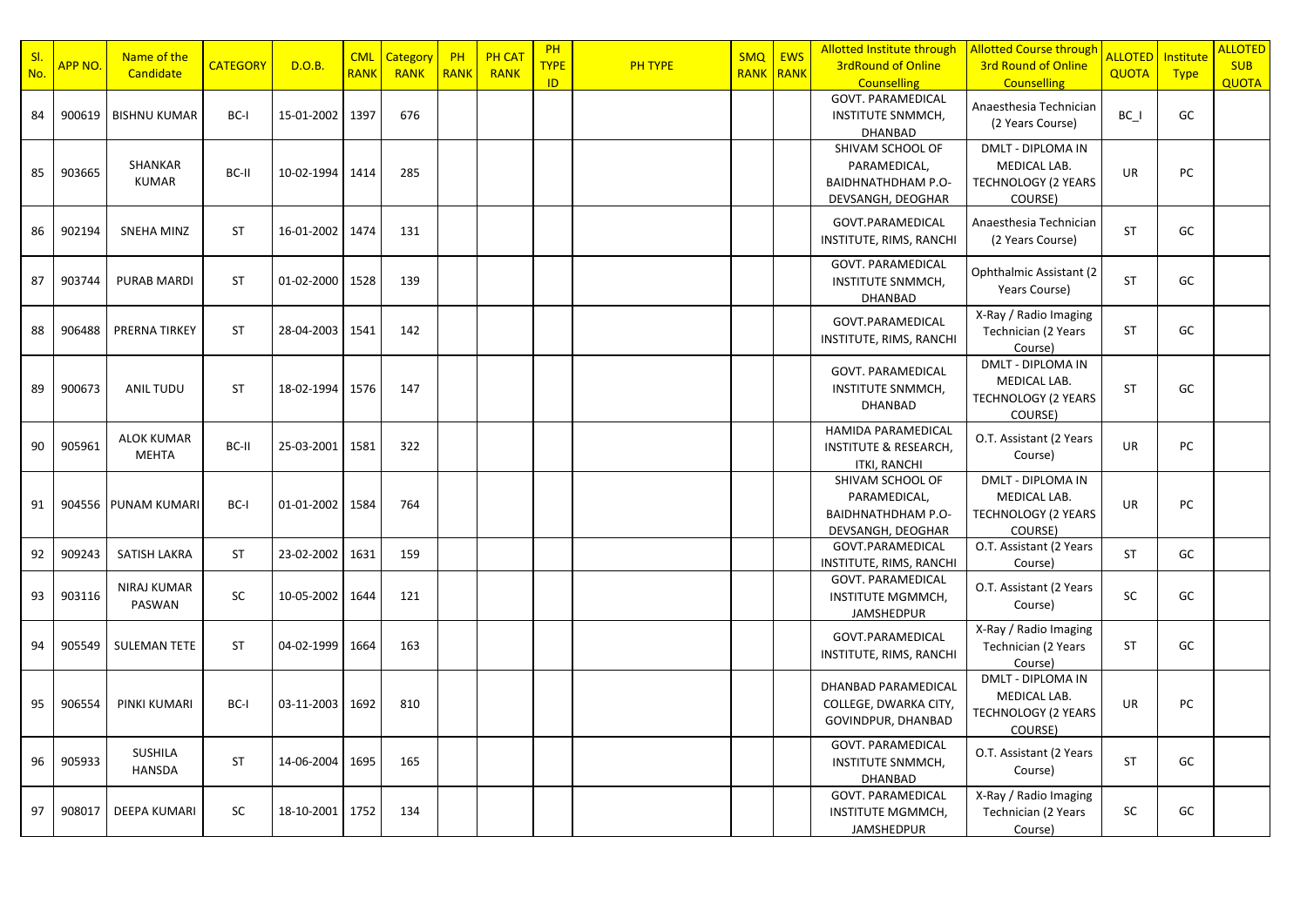| SI.<br>No. | APP NO. | Name of the<br>Candidate       | <b>CATEGORY</b> | D.O.B.            | <b>CML</b><br><b>RANK</b> | <b>Category</b><br><b>RANK</b> | PH<br><b>RANK</b> | <b>PH CAT</b><br><b>RANK</b> | PH<br><b>TYPE</b><br>ID. | PH TYPE | <b>SMQ</b> | <b>EWS</b><br><b>RANK RANK</b> | Allotted Institute through<br><b>3rdRound of Online</b><br><b>Counselling</b>                                                          | <b>Allotted Course through</b><br>3rd Round of Online<br><b>Counselling</b> | <b>ALLOTED</b><br>QUOTA | Institute<br><b>Type</b> | <b>ALLOTED</b><br><b>SUB</b><br><b>QUOTA</b> |
|------------|---------|--------------------------------|-----------------|-------------------|---------------------------|--------------------------------|-------------------|------------------------------|--------------------------|---------|------------|--------------------------------|----------------------------------------------------------------------------------------------------------------------------------------|-----------------------------------------------------------------------------|-------------------------|--------------------------|----------------------------------------------|
| 98         | 900486  | RAJESH<br><b>HEMBROM</b>       | <b>ST</b>       | 16-02-2001        | 1766                      | 174                            |                   |                              |                          |         |            |                                | GOVT.PARAMEDICAL<br>INSTITUTE, RIMS, RANCHI                                                                                            | Anaesthesia Technician<br>(2 Years Course)                                  | <b>ST</b>               | GC                       |                                              |
| 99         | 905588  | <b>ANJALI SINGH</b>            | <b>GEN</b>      | 01-02-2004   1835 |                           |                                |                   |                              |                          |         |            | 55                             | <b>GOVT. PHARMACY</b><br>INSTITUTE, BARIATU,<br><b>RANCHI</b>                                                                          | Diploma in Pharmacy (3<br>Years Course)                                     | EWS                     | GC                       |                                              |
| 100        | 901098  | MUNNA MAHTO                    | BC-I            | 27-03-2004        | 1844                      | 887                            |                   |                              |                          |         |            |                                | KASYAP MEMORIAL EYE<br>HOSPITAL, PURULIA ROAD,<br><b>RANCHI</b>                                                                        | <b>OPHTHALMIC</b><br><b>ASSISTANT (2 YEARS</b><br>COURSE)                   | UR                      | PC                       |                                              |
| 101        | 906292  | <b>MANISHA</b><br><b>MURMU</b> | <b>ST</b>       | 17-08-2002        | 1880                      | 185                            |                   |                              |                          |         |            |                                | GOVT. PARAMEDICAL<br>INSTITUTE MGMMCH,<br>JAMSHEDPUR                                                                                   | DMLT - DIPLOMA IN<br>MEDICAL LAB.<br><b>TECHNOLOGY (2 YEARS</b><br>COURSE)  | <b>ST</b>               | GC                       |                                              |
| 102        | 902912  | <b>EBRAHIM SK</b>              | BC-I            | 18-02-1998        | 1898                      | 915                            |                   |                              |                          |         |            |                                | SRINIWASH INSTITUTE OF<br>PARAMEDICAL SCIENCES,<br><b>HAZARIBAGH COLLEGE OF</b><br><b>DENTAL SCIENCE &amp;</b><br>HOSPITAL, HAZARIBAGH | <b>OPHTHALMIC</b><br><b>ASSISTANT (2 YEARS</b><br>COURSE)                   | <b>UR</b>               | PC                       |                                              |
| 103        | 909500  | <b>NEHA KUMARI</b>             | <b>ST</b>       | 01-01-2001 1943   |                           | 189                            |                   |                              |                          |         |            |                                | GOVT.PARAMEDICAL<br>INSTITUTE, RIMS, RANCHI                                                                                            | <b>ECG Technician (2 Years</b><br>Course)                                   | <b>ST</b>               | GC                       |                                              |
| 104        | 910290  | <b>BANDNA</b><br><b>KUMARI</b> | BC-II           | 15-02-1998 1988   |                           | 389                            |                   |                              |                          |         |            |                                | AROGYAM HOSPITAL &<br>RESEARCH PVT. LTD,<br>JHALUWA, GARHWA                                                                            | O.T. Assistant (2 Years<br>Course)                                          | UR                      | PC                       |                                              |
| 105        | 903039  | YASHVANT<br><b>SINGH</b>       | ST              | 10-01-1996        | 1990                      | 197                            |                   |                              |                          |         |            |                                | GOVT. PARAMEDICAL<br>INSTITUTE SNMMCH,<br>DHANBAD                                                                                      | Ophthalmic Assistant (2<br>Years Course)                                    | <b>ST</b>               | GC                       |                                              |
| 106        | 900681  | <b>VIJAY KRISHAN</b><br>RAO    | SC              | 28-05-1998        | 2034                      | 168                            |                   |                              |                          |         |            |                                | GOVT. PARAMEDICAL<br><b>INSTITUTE SNMMCH,</b><br>DHANBAD                                                                               | ECG Technician (2 Years<br>Course)                                          | SC                      | GC                       |                                              |
| 107        | 909899  | <b>ROHIT KUMAR</b>             | <b>SC</b>       | 24-11-2000        | 2041                      | 169                            |                   |                              |                          |         |            |                                | <b>GOVT. PARAMEDICAL</b><br>INSTITUTE MGMMCH,<br><b>JAMSHEDPUR</b>                                                                     | Anaesthesia Technician<br>(2 Years Course)                                  | SC                      | GC                       |                                              |
| 108        | 900902  | <b>DIWAKAR DAS</b>             | SC              | 03-05-1996        | 2096                      | 175                            |                   |                              |                          |         |            |                                | GOVT. PARAMEDICAL<br>INSTITUTE SNMMCH,<br><b>DHANBAD</b>                                                                               | DMLT - DIPLOMA IN<br>MEDICAL LAB.<br><b>TECHNOLOGY (2 YEARS</b><br>COURSE)  | SC                      | GC                       |                                              |
| 109        | 910339  | PRAGATI RAJ                    | BC-II           | 18-05-2001        | 2144                      | 427                            |                   |                              |                          |         |            |                                | <b>BANSHIDHAR SCHOOL OF</b><br>PARAMEDICAL SCIENCES,<br>REHLA, PALAMU                                                                  | O.T. Assistant (2 Years<br>Course)                                          | UR                      | PC                       |                                              |
| 110        | 905321  | <b>SURESH KIRO</b>             | <b>ST</b>       | 16-06-1980        | 2147                      | 210                            |                   |                              |                          |         |            |                                | MANA DEVI LAXMAN<br><b>MEMORIAL OF</b><br>PARAMEDICAL<br>SCIENCES, DUMARDAGA,<br><b>BOOTY, RANCHI</b>                                  | DMLT - DIPLOMA IN<br>MEDICAL LAB.<br><b>TECHNOLOGY (2 YEARS</b><br>COURSE)  | UR                      | PC                       |                                              |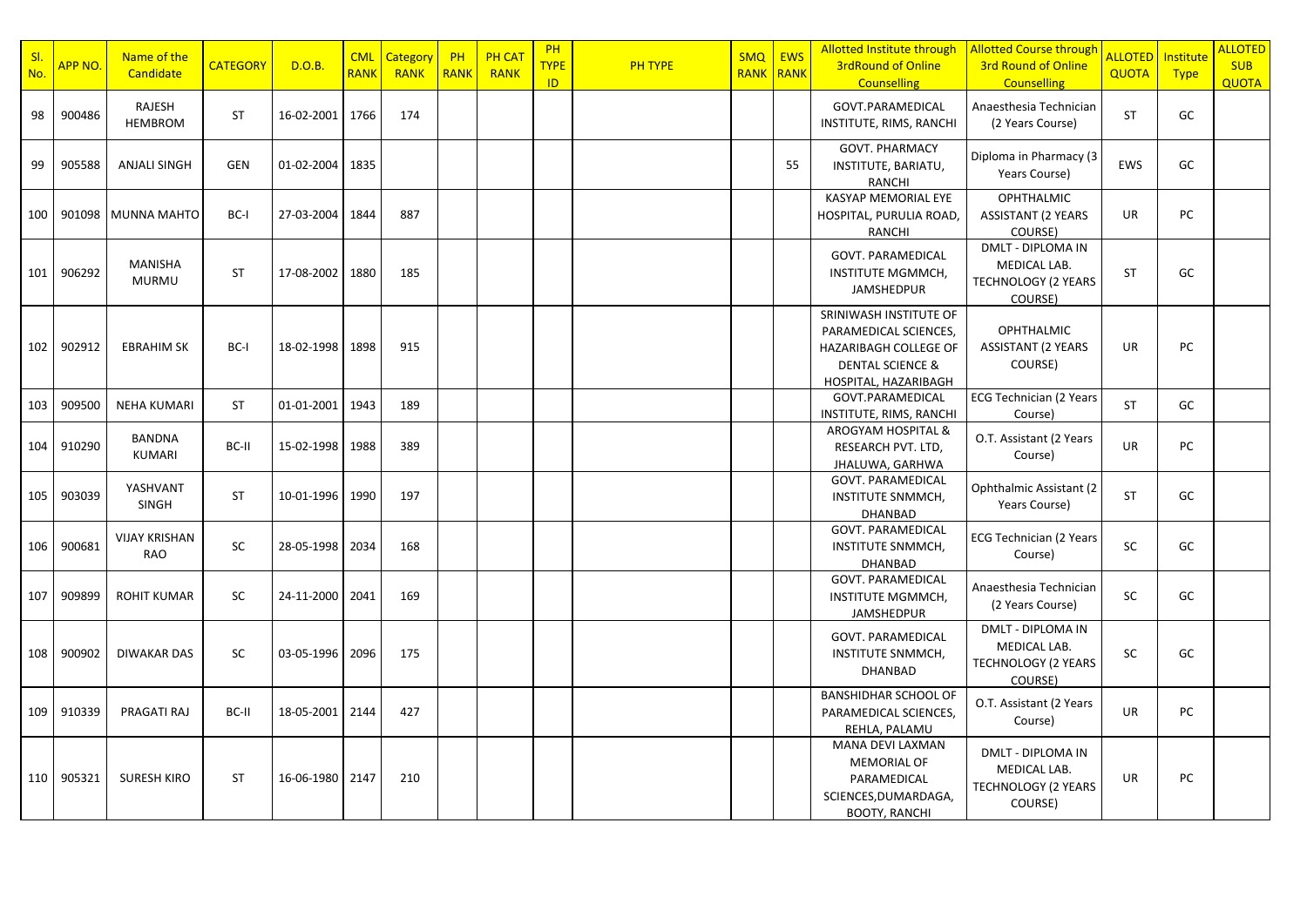| SI.<br>No. | APP NO. | Name of the<br>Candidate                  | <b>CATEGORY</b> | D.O.B.                  | <b>CML</b><br><b>RANK</b> | Category<br><b>RANK</b> | PH<br><b>RANK</b> | <b>PH CAT</b><br><b>RANK</b> | PH<br><b>TYPE</b> | <b>PH TYPE</b> | SMQ   EWS | <b>RANK RANK</b> | <b>Allotted Institute through</b><br><b>3rdRound of Online</b>                         | <b>Allotted Course through</b><br>3rd Round of Online                                                   | <b>ALLOTED</b><br><b>QUOTA</b> | Institute<br><b>Type</b> | <b>ALLOTED</b><br><b>SUB</b> |
|------------|---------|-------------------------------------------|-----------------|-------------------------|---------------------------|-------------------------|-------------------|------------------------------|-------------------|----------------|-----------|------------------|----------------------------------------------------------------------------------------|---------------------------------------------------------------------------------------------------------|--------------------------------|--------------------------|------------------------------|
| 111        |         | 900427 SIMRAN KUMARI                      | <b>GEN</b>      | 20-03-2003 2191         |                           |                         |                   |                              | ID                |                |           |                  | <b>Counselling</b><br>RAJARAM MEMORIAL<br>PARAMEDICAL COLLEGE,<br>JAINA MORE, BOKARO   | <b>Counselling</b><br><b>DMLT - DIPLOMA IN</b><br>MEDICAL LAB.<br><b>TECHNOLOGY (2 YEARS</b><br>COURSE) | <b>UR</b>                      | PC                       | <b>QUOTA</b>                 |
| 112        | 900843  | <b>VIJAY PURTY</b>                        | <b>ST</b>       | 01-01-1993 2220         |                           | 218                     |                   |                              |                   |                |           |                  | <b>GOVT. PARAMEDICAL</b><br>INSTITUTE MGMMCH,<br>JAMSHEDPUR                            | <b>Ophthalmic Assistant (2)</b><br>Years Course)                                                        | <b>ST</b>                      | GC                       |                              |
| 113        | 905855  | <b>VIRAPPAN</b><br><b>KUMAR</b>           | SC              | 12-06-2000              | 2288                      | 199                     |                   |                              |                   |                |           |                  | <b>GOVT. PARAMEDICAL</b><br>INSTITUTE SNMMCH,<br>DHANBAD                               | O.T. Assistant (2 Years<br>Course)                                                                      | SC                             | GC                       |                              |
| 114        | 906509  | <b>BARUN ORAON</b>                        | <b>ST</b>       | 18-04-2003              | 2338                      | 233                     |                   |                              |                   |                |           |                  | GOVT. PARAMEDICAL<br>INSTITUTE MGMMCH,<br><b>JAMSHEDPUR</b>                            | O.T. Assistant (2 Years<br>Course)                                                                      | <b>ST</b>                      | GC                       |                              |
| 115        | 900781  | NARESH KUMAR<br>SHARMA                    | BC-I            | 26-11-1996 2342         |                           | 1117                    |                   |                              |                   |                |           |                  | PROGRESSIVE<br>PARAMEDICAL COLLEGE &<br>HOSPITAL, KODERMA                              | SANITARY INSPECTOR (2<br><b>YEARS COURSE)</b>                                                           | <b>UR</b>                      | PC                       |                              |
| 116        | 905206  | SANGITA<br>KUMARI                         | <b>ST</b>       | 09-06-2003              | 2399                      | 242                     |                   |                              |                   |                |           |                  | <b>GOVT. PARAMEDICAL</b><br>INSTITUTE MGMMCH,<br>JAMSHEDPUR                            | X-Ray / Radio Imaging<br>Technician (2 Years<br>Course)                                                 | <b>ST</b>                      | GC                       |                              |
| 117        |         | 905164   LOVELY KUMARI                    | <b>GEN</b>      | 10-02-2003   2502       |                           |                         |                   |                              |                   |                |           | 73               | <b>GOVT. PARAMEDICAL</b><br>INSTITUTE SNMMCH,<br><b>DHANBAD</b>                        | Ophthalmic Assistant (2<br>Years Course)                                                                | EWS                            | GC                       |                              |
| 118        |         | 904654   MANOJ HANSDA                     | <b>ST</b>       | 21-06-2004              | 2524                      | 257                     |                   |                              |                   |                |           |                  | GOVT. PARAMEDICAL<br>INSTITUTE MGMMCH,<br><b>JAMSHEDPUR</b>                            | <b>ECG Technician (2 Years</b><br>Course)                                                               | <b>ST</b>                      | GC                       |                              |
| 119        |         | 904508 SUNITA MURMU                       | <b>ST</b>       | $01 - 02 - 2002$   2548 |                           | 260                     |                   |                              |                   |                |           |                  | <b>GOVT. PARAMEDICAL</b><br>INSTITUTE MGMMCH,<br>JAMSHEDPUR                            | <b>DMLT - DIPLOMA IN</b><br>MEDICAL LAB.<br><b>TECHNOLOGY (2 YEARS</b><br>COURSE)                       | <b>ST</b>                      | GC                       |                              |
| 120        | 901530  | JONESH KUMAR<br><b>MARANDI</b>            | <b>ST</b>       | 15-12-2000 2577         |                           | 271                     |                   |                              |                   |                |           |                  | <b>GOVT. PARAMEDICAL</b><br>INSTITUTE SNMMCH,<br><b>DHANBAD</b>                        | <b>DMLT - DIPLOMA IN</b><br>MEDICAL LAB.<br><b>TECHNOLOGY (2 YEARS</b><br>COURSE)                       | <b>ST</b>                      | GC                       |                              |
| 121        |         | 901706 KUMARI SHRISTY                     | BC-I            | 23-08-2001   2584       |                           | 1222                    |                   |                              |                   |                |           |                  | <b>INSTITUTE OF MEDICAL</b><br>SCIENCE & HEALTH, GUTWA<br>TOLI, RATU, RANCHI           | <b>OPHTHALMIC</b><br><b>ASSISTANT (2 YEARS</b><br>COURSE)                                               | <b>UR</b>                      | PC                       |                              |
| 122        | 909146  | LAXMI KIRAN                               | BC-II           | 15-01-2000              | 2685                      | 525                     |                   |                              |                   |                |           |                  | <b>VIKAS INSTITUTE OF</b><br>PARAMEDICAL SCIENCE,<br>NEORI VIKAS, RANCHI               | <b>DMLT - DIPLOMA IN</b><br>MEDICAL LAB.<br><b>TECHNOLOGY (2 YEARS</b><br>COURSE)                       | <b>UR</b>                      | PC                       |                              |
| 123        | 900908  | <b>MANISHA</b><br>KUMARI<br><b>MAHATO</b> | BC-I            | 19-02-2004 2779         |                           | 1303                    |                   |                              |                   |                |           |                  | KALAWATI SCHOOL OF<br><b>NURSING &amp; PARAMEDICAL</b><br>TECHNOLOGY, HEHAL,<br>RANCHI | <b>DMLT - DIPLOMA IN</b><br>MEDICAL LAB.<br><b>TECHNOLOGY (2 YEARS</b><br>COURSE)                       | <b>UR</b>                      | PC                       |                              |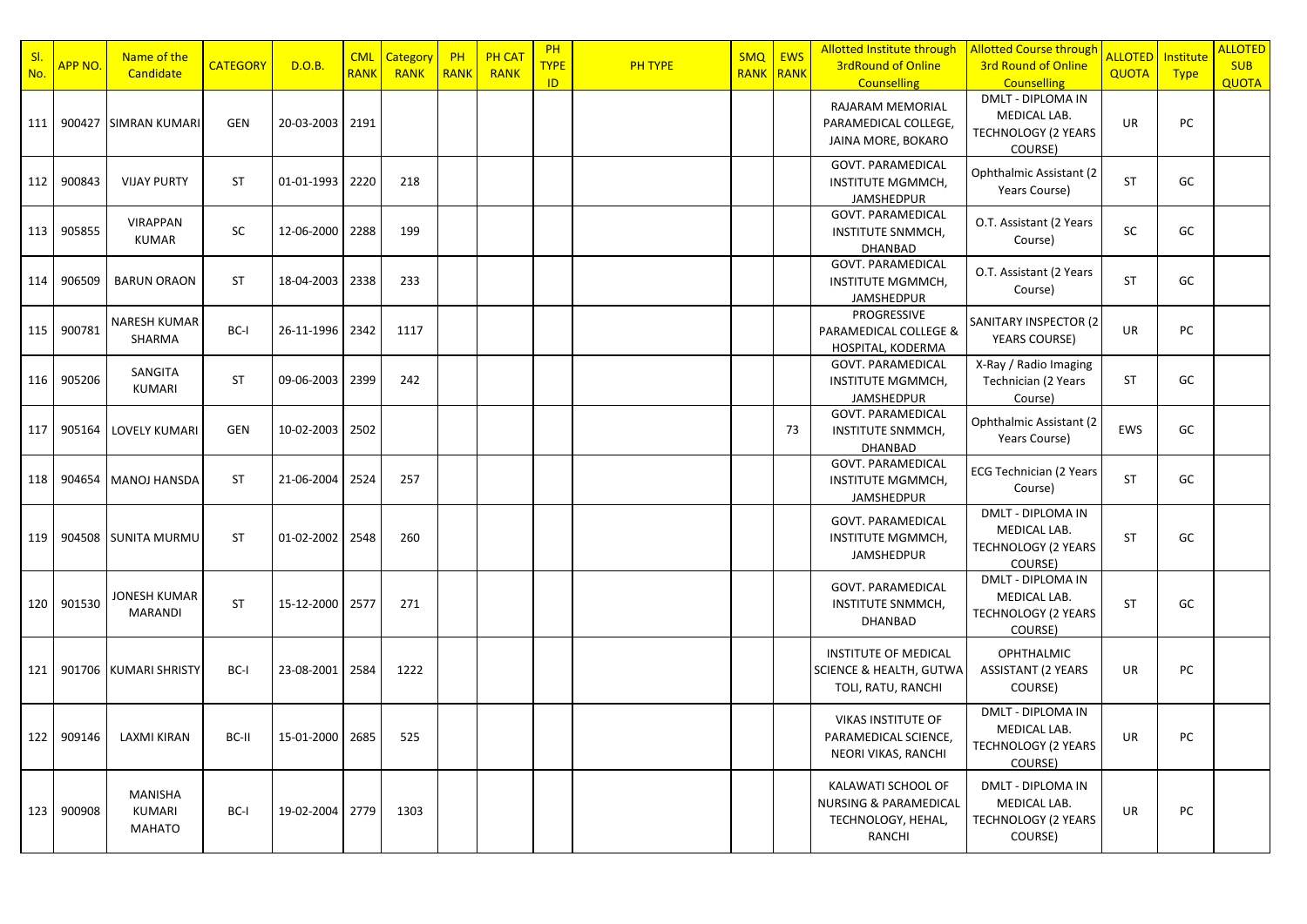| SI.<br>No. | APP NO.    | Name of the<br>Candidate                 | <b>CATEGORY</b> | D.O.B.          | <b>CML</b><br><b>RANK</b> | Category<br><b>RANK</b> | PH<br><b>RANK</b> | <b>PH CAT</b><br><b>RANK</b> | PH<br><b>TYPE</b><br>ID | <b>PH TYPE</b>                                                                                                 | <b>SMQ</b><br>RANK RANK | <b>EWS</b> | Allotted Institute through<br><b>3rdRound of Online</b><br><b>Counselling</b>                              | <b>Allotted Course through</b><br><b>3rd Round of Online</b><br><b>Counselling</b> | <mark>ALLOTED</mark><br><b>QUOTA</b> | Institute<br><b>Type</b> | <b>ALLOTED</b><br><b>SUB</b><br><b>QUOTA</b> |
|------------|------------|------------------------------------------|-----------------|-----------------|---------------------------|-------------------------|-------------------|------------------------------|-------------------------|----------------------------------------------------------------------------------------------------------------|-------------------------|------------|------------------------------------------------------------------------------------------------------------|------------------------------------------------------------------------------------|--------------------------------------|--------------------------|----------------------------------------------|
|            | 124 907112 | <b>AKASHI PRIYA</b>                      | BC-II           | 04-02-2001      | 2795                      | 549                     |                   |                              |                         |                                                                                                                |                         |            | <b>BIRSA RESEARCH INSTITUTE</b><br><b>FOR MEDICAL &amp;</b><br><b>BIOMEDICAL STUDIES,</b><br><b>BOKARO</b> | MLT / LAB. TECHNICIAN<br>(2 YEARS COURSE)                                          | UR                                   | <b>PC</b>                |                                              |
| 125        | 905214     | <b>MANISHA</b><br><b>KUMARI</b>          | <b>ST</b>       | 12-03-1996 2815 |                           | 299                     | $\mathbf{1}$      |                              | 105                     | <b>E-MULTIPLE DISABILITIES</b><br>FROM AMONGST PERSONS<br>UNDER CLAUSES (A) TO (D)<br>INCLUDING DEAF BLINDNESS |                         |            | GOVT.PARAMEDICAL<br>INSTITUTE, RIMS, RANCHI                                                                | Ophthalmic Assistant (2<br>Years Course)                                           | PH_MD                                | GC                       | <b>ST</b>                                    |
| 126        | 904248     | PRAVEEN KISKU                            | <b>ST</b>       | 30-10-1995      | 2822                      | 300                     |                   |                              |                         |                                                                                                                |                         |            | <b>GOVT. PARAMEDICAL</b><br><b>INSTITUTE SNMMCH,</b><br><b>DHANBAD</b>                                     | <b>ECG Technician (2 Years</b><br>Course)                                          | <b>ST</b>                            | GC                       |                                              |
| 127        | 903886     | PANCHAM DEV<br><b>ORAON</b>              | <b>ST</b>       | 12-05-2004      | 2829                      | 304                     |                   |                              |                         |                                                                                                                |                         |            | <b>GOVT. PARAMEDICAL</b><br>INSTITUTE MGMMCH,<br>JAMSHEDPUR                                                | O.T. Assistant (2 Years<br>Course)                                                 | <b>ST</b>                            | GC                       |                                              |
| 128        | 902491     | <b>UMA SHANKER</b><br><b>KUMAR RAJAK</b> | SC              | 06-03-2002      | 2871                      | 269                     |                   |                              |                         |                                                                                                                |                         |            | SURYA PARAMEDICAL<br>INSTITUTE, SAHEBGANJ                                                                  | <b>DMLT - DIPLOMA IN</b><br>MEDICAL LAB.<br><b>TECHNOLOGY (2 YEARS</b><br>COURSE)  | <b>SC</b>                            | PC                       |                                              |
| 129        | 909123     | <b>NEETU RANI</b>                        | BC-I            | 12-09-2002      | 3055                      | 1422                    |                   |                              |                         |                                                                                                                |                         |            | <b>KRISHAN MURARI</b><br><b>INSTITUTE OF MEDICAL &amp;</b><br>HEALTH SCIENCE, CHAS,<br><b>BOKARO</b>       | O.T. Assistant (2 Years<br>Course)                                                 | <b>UR</b>                            | PC                       |                                              |
| 130        | 906035     | <b>MANOJ ORAON</b>                       | <b>ST</b>       | 20-08-2002 3170 |                           | 351                     |                   |                              |                         |                                                                                                                |                         |            | SCHOOL OF PARAMEDICAL<br>TECHNOLOGY, CENTRAL<br>HOSPITAL BCCL, DHANBAD                                     | <b>ECG TECHNICIAN (2)</b><br><b>YEARS COURSE)</b>                                  | <b>ST</b>                            | GC                       |                                              |
|            | 131 901554 | <b>JALESHWAR</b><br>MAHTO                | BC-I            | 09-10-1997 3171 |                           | 1473                    |                   |                              |                         |                                                                                                                |                         |            | <b>INSTITUTE OF</b><br>PARAMEDICAL EDUCATION,<br>P.P. COMPOUND, RANCHI                                     | <b>ECG TECHNICIAN (2</b><br><b>YEARS COURSE)</b>                                   | UR                                   | PC                       |                                              |
| 132        |            | 902437 ANURAG KUMAR                      | BC-II           | 01-02-2003      | 3172                      | 612                     |                   |                              |                         |                                                                                                                |                         |            | <b>BIRSA RESEARCH INSTITUTE</b><br><b>FOR MEDICAL &amp;</b><br><b>BIOMEDICAL STUDIES,</b><br><b>BOKARO</b> | <b>OPHTHALMIC</b><br><b>ASSISTANT (2 YEARS</b><br>COURSE)                          | UR                                   | PC                       |                                              |
| 133        | 905042     | <b>EMMANUEL</b><br><b>HANSDA</b>         | <b>ST</b>       | 04-12-2004      | 3387                      | 386                     |                   |                              |                         |                                                                                                                |                         |            | GOVT. PARAMEDICAL<br><b>INSTITUTE MGMMCH,</b><br>JAMSHEDPUR                                                | X-Ray / Radio Imaging<br>Technician (2 Years<br>Course)                            | <b>ST</b>                            | GC                       |                                              |
| 134        |            | 907958 UPENDRA SINGH                     | <b>ST</b>       | 21-04-2000      | 3406                      | 391                     |                   |                              |                         |                                                                                                                |                         |            | <b>AROGYAM HOSPITAL &amp;</b><br>RESEARCH PVT. LTD,<br>JHALUWA, GARHWA                                     | <b>ECG TECHNICIAN (2</b><br><b>YEARS COURSE)</b>                                   | <b>UR</b>                            | PC                       |                                              |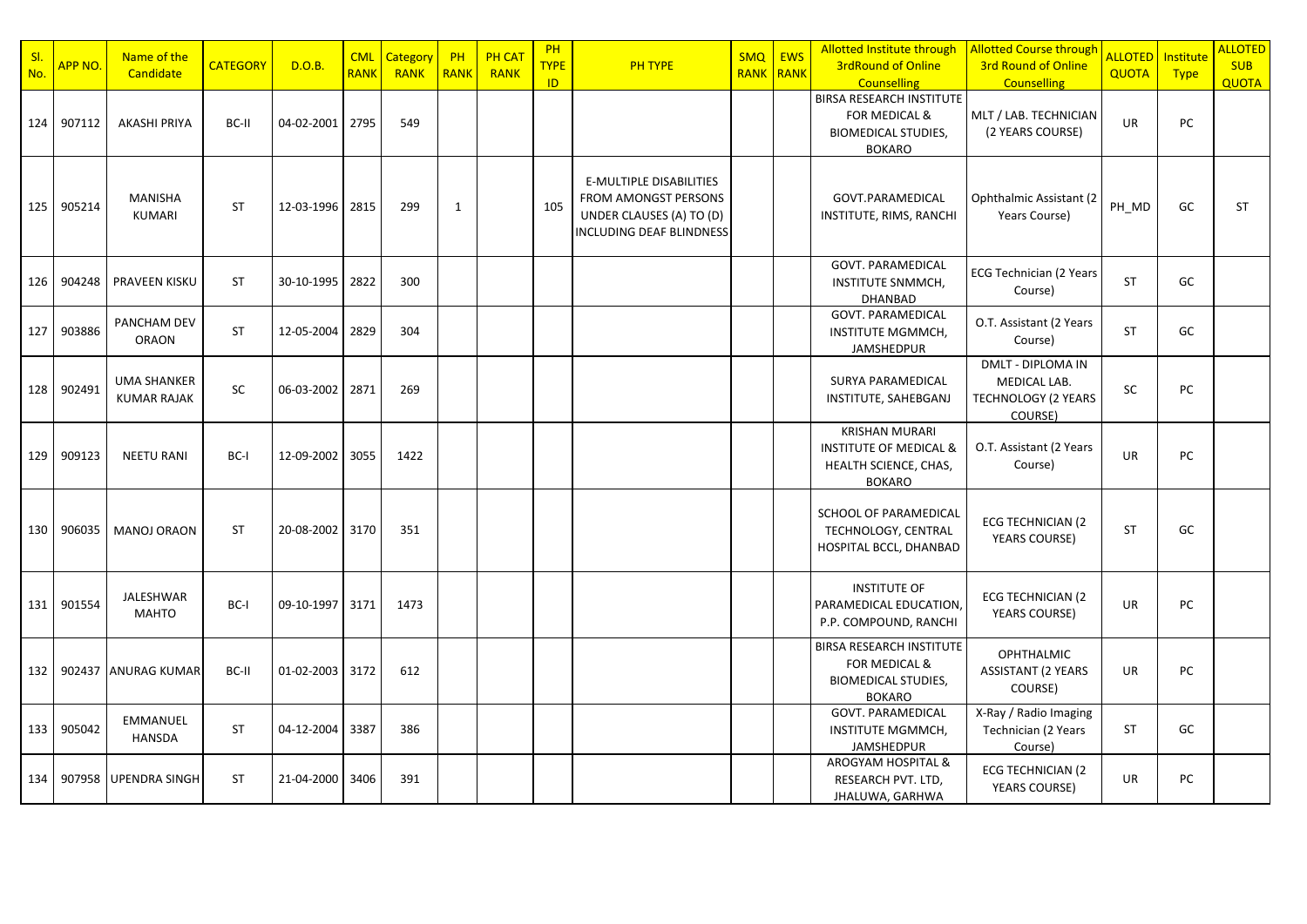| S <sub>l</sub><br>No. | <b>APP NO.</b> | Name of the<br>Candidate     | <b>CATEGORY</b> | D.O.B.          | <b>CML</b><br><b>RANK</b> | Category<br>RANK | PH<br>RANK | <b>PH CAT</b><br>RANK | <b>PH</b><br><b>TYPE</b><br>ID | <b>PH TYPE</b> | <b>SMQ</b><br><b>RANK RANK</b> | <b>EWS</b> | <b>Allotted Institute through</b><br><b>3rdRound of Online</b><br><b>Counselling</b> | <b>Allotted Course through</b><br><b>3rd Round of Online</b><br><b>Counselling</b> | <b>ALLOTED</b><br>QUOTA | Institute<br><b>Type</b> | <b>ALLOTED</b><br><b>SUB</b><br><b>QUOTA</b> |
|-----------------------|----------------|------------------------------|-----------------|-----------------|---------------------------|------------------|------------|-----------------------|--------------------------------|----------------|--------------------------------|------------|--------------------------------------------------------------------------------------|------------------------------------------------------------------------------------|-------------------------|--------------------------|----------------------------------------------|
| 135                   | 909491         | CHANDRANATH<br>SOREN         | <b>ST</b>       | 03-07-2002      | 3418                      | 394              |            |                       |                                |                |                                |            | SCHOOL OF PARAMEDICAL<br>TECHNOLOGY, CENTRAL<br>HOSPITAL BCCL, DHANBAD               | O.T. Assistant (2 Years<br>Course)                                                 | <b>ST</b>               | GC                       |                                              |
| 136                   | 900700         | SAPNA YADAV                  | BC-II           | 06-01-2001      | 3434                      | 658              |            |                       |                                |                |                                |            | <b>INSTITUTE OF</b><br>PARAMEDICAL EDUCATION,<br>P.P. COMPOUND, RANCHI               | DMLT - DIPLOMA IN<br>MEDICAL LAB.<br><b>TECHNOLOGY (2 YEARS</b><br>COURSE)         | <b>UR</b>               | PC                       |                                              |
| 137                   | 906631         | <b>ARUN BODRA</b>            | <b>ST</b>       | 01-08-2002 3547 |                           | 409              |            |                       |                                |                |                                |            | <b>INSTITUTE OF MEDICAL</b><br>SCIENCE & HEALTH, GUTWA<br>TOLI, RATU, RANCHI         | <b>OPHTHALMIC</b><br><b>ASSISTANT (2 YEARS</b><br>COURSE)                          | <b>UR</b>               | PC                       |                                              |
| 138                   | 905908         | SOURAV KUMAR<br>LALA         | <b>GEN</b>      | 25-03-2003 3880 |                           |                  |            |                       |                                |                |                                | 93         | ASARFI INSTITUTE OF<br>PARAMEDICAL, BARMURI, B-<br>POLYTECHNIC, DHANBAD              | ECG TECHNICIAN (2<br>YEARS COURSE)                                                 | <b>UR</b>               | PC                       |                                              |
| 139                   | 902231         | <b>ASHVINI</b><br>PASWAN     | <b>SC</b>       | 05-07-2002      | 3891                      | 392              |            |                       |                                |                |                                |            | <b>INSTITUTE OF</b><br>PARAMEDICAL EDUCATION,<br>P.P. COMPOUND, RANCHI               | DMLT - DIPLOMA IN<br>MEDICAL LAB.<br>TECHNOLOGY (2 YEARS<br>COURSE)                | UR                      | PC                       |                                              |
| 140                   | 904620         | PINTU KUMAR                  | BC-I            | 20-12-2002      | 4041                      | 1877             |            |                       |                                |                |                                |            | ASIAN INSTITUTE OF ALIDE<br><b>HEALTH SCIENCES,</b><br>BARTAND, DHANBAD              | O.T. Assistant (2 Years<br>Course)                                                 | UR                      | PC                       |                                              |
| 141                   | 900561         | NAUSHAD<br>ANSARI            | BC-I            | 19-09-2001      | 4091                      | 1900             |            |                       |                                |                |                                |            | TATA TRAINING COLLEGE,<br>MANGO, JAMSHEDPUR                                          | MLT / LAB. TECHNICIAN<br>(2 YEARS COURSE)                                          | UR                      | PC                       |                                              |
| 142                   | 902021         | PRIYA KISKU                  | <b>ST</b>       | 01-03-2001      | 4104                      | 475              |            |                       |                                |                |                                |            | GOVT. PARAMEDICAL<br>INSTITUTE MGMMCH,<br><b>JAMSHEDPUR</b>                          | O.T. Assistant (2 Years<br>Course)                                                 | <b>ST</b>               | GC                       |                                              |
| 143                   | 902471         | PANKAJ KUMAR<br><b>MAHTO</b> | BC-I            | 24-10-2003      | 4182                      | 1933             |            |                       |                                |                |                                |            | <b>INSTITUTE OF</b><br>PARAMEDICAL EDUCATION,<br>P.P. COMPOUND, RANCHI               | <b>ECG TECHNICIAN (2)</b><br>YEARS COURSE)                                         | <b>UR</b>               | PC                       |                                              |
| 144                   |                | 907132 NIRUPA KUMARI         | BC-I            | 14-03-1999      | 4217                      | 1952             |            |                       |                                |                |                                |            | MADHUSTHALI INSTITUTE<br>OF PARAMEDICAL<br>SCIENCES, MADHUPUR,<br><b>DEOGHAR</b>     | O.T. Assistant (2 Years<br>Course)                                                 | UR                      | PC                       |                                              |
| 145                   | 903327         | <b>AMAN ADITYA</b>           | BC-I            | 25-05-2002      | 4364                      | 2017             |            |                       |                                |                |                                |            | JAGANNATH LIFE CARE PVT.<br>LTD. BOOTY ROAD (BEHIND<br>MACHHALI GHAR), RANCHI        | <b>OPHTHALMIC</b><br><b>ASSISTANT (2 YEARS</b><br>COURSE)                          | <b>UR</b>               | PC                       |                                              |